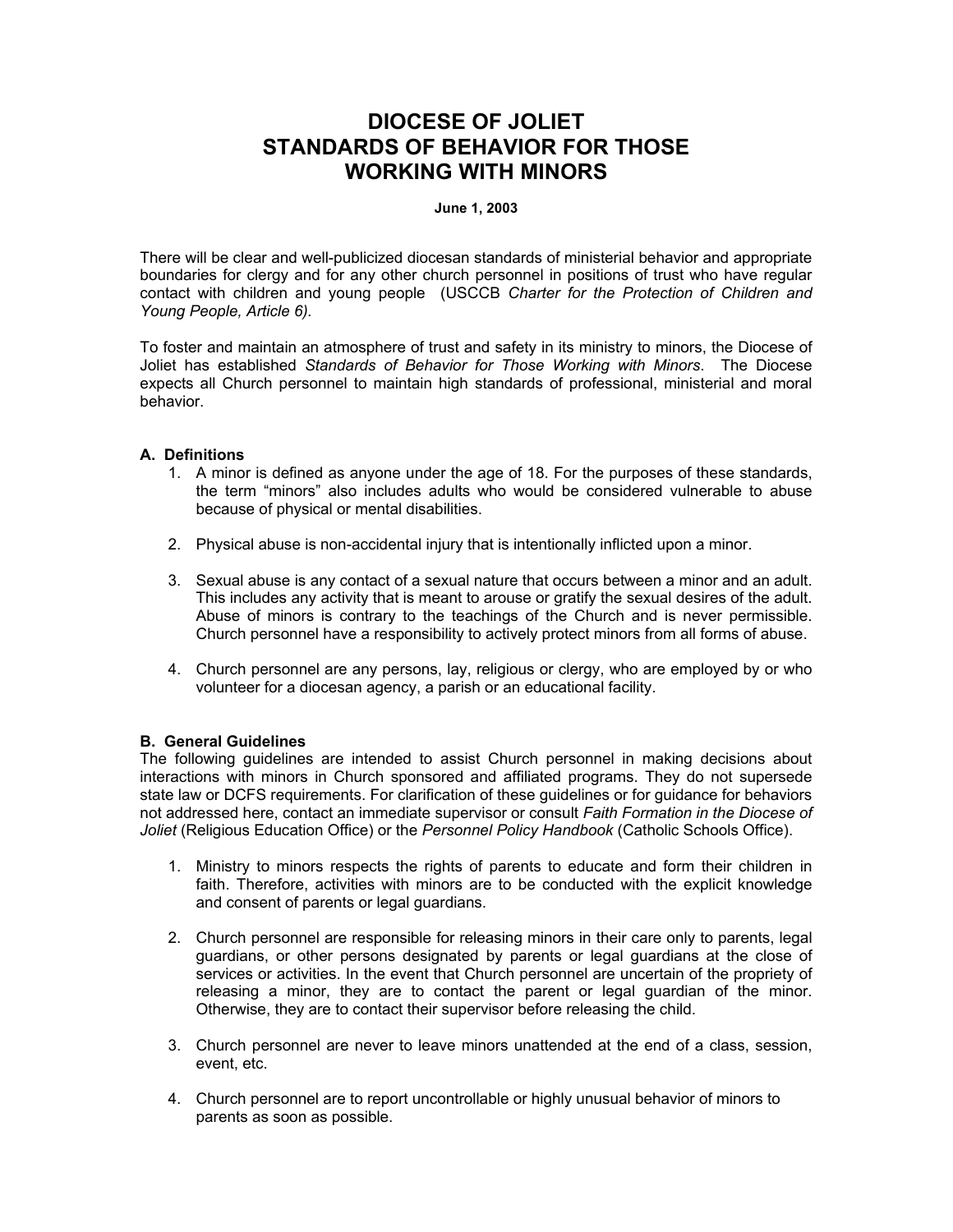- 5. Church personnel are prohibited from the use, possession or being under the influence of alcohol or any illegal drugs while working with minors. They are also prohibited from furnishing alcohol or illegal drugs to minors or permitting minors to use such in their presence.
- 6. Church personnel may occasionally provide transportation for minors. The following guidelines should be observed when Church personnel are involved in the transportation of minors:
	- a. Minors are never to be transported without written permission.
	- b. Minors are to be transported directly to their destination. No unauthorized stops are to be made.
	- c. Church personnel are to avoid unnecessary and/or inappropriate contact with minors while in vehicles.
- 7. Church personnel are prohibited from speaking to minors in a way that is abusive or demeaning. All are to refrain from using inappropriate language/humor in the presence of minors.
- 8. Church personnel are prohibited from engaging in any sexually oriented conversations with minors. However, it is expected that classes may address human sexuality issues. These classes will convey the Church's views on the topics. If minors have other questions not answered or addressed by individual teachers, they should be referred to their parents or guardians. Church personnel are not permitted to discuss their own sexual activities with minors.
- 9. Church personnel are never to be nude in the presence of minors. Changing and showering facilities for adults are to be separate from those for minors.
- 10. Church personnel are prohibited from possessing any sexually oriented or morally inappropriate materials (magazines, cards, videos, films, clothing, etc.) or accessing similar materials on the Internet on Church property or in the presence of minors.
- 11. Church personnel are prohibited from sleeping in the same beds, sleeping bags or small tents with minors.
- 12. Houses used as residences for priests and religious are exclusively for their use. Minors should not be allowed in the private quarters of those residences. With the exception of occasional visits from immediate family members, minors are not permitted to be overnight guests in the residences of priests or religious.
- 13. Counseling areas should have transparent windows or open doors. Care should be made to have another adult in the general vicinity during counseling sessions.

## **C. Physical Contact**

The Diocese of Joliet has implemented a physical contact policy that will promote a positive, nurturing, safe environment for children and youth ministries while protecting both children and Church personnel from misunderstandings. The following guidelines are to be carefully followed by all Church personnel working with children and in youth programs.

Church personnel are prohibited from using physical discipline for behavior management of minors. This prohibition includes spanking, slapping, pinching, hitting or any other physical force as retaliation or correction for inappropriate behavior by minors.

Appropriate affection between Church personnel and minors is important for a child's development. It is a positive part of Church life and ministry and should be given in public but not in isolated or secluded areas.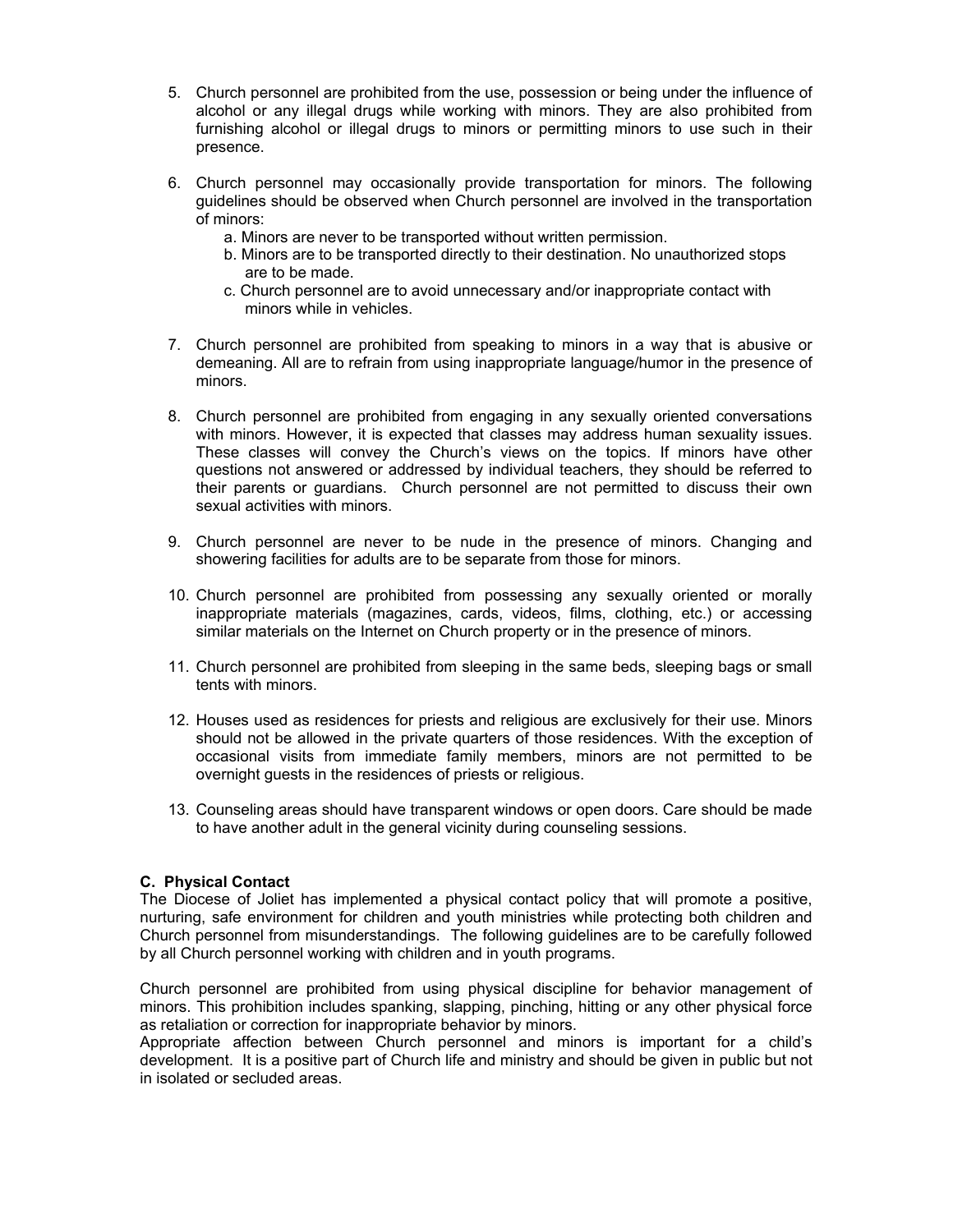- 1. The following forms of affection are regarded as some appropriate examples for most Church sponsored and affiliated programs:
	- Side hugs.
	- Shoulder to shoulder hugs.
	- Pats on the shoulder or back.
	- Handshakes.
	- "High-fives" and hand slapping.
	- Verbal praise.
	- Touching hands, faces, shoulders or arms of minors.
	- **Arms around shoulders.**
	- **.** Holding hands while walking with small children.
	- Sitting beside small children.
	- Kneeling or bending down for hugs with small children.
	- Holding hands during prayer.
	- Pats on the head when culturally appropriate. (Avoid in some Asian communities.)
	- Reciprocation of appropriate gestures initiated by a minor.
- 2. Some forms of physical affection have been used to initiate inappropriate contact with minors. In order to maintain the safest possible environment for minors, the following are examples of affection that are not to be used in Church sponsored and affiliated programs:
	- Inappropriate or lengthy embraces.
	- Kisses on the mouth.
	- Holding minors over five/six years old on the lap.
	- Touching buttocks, chests or genital areas.
	- Sleeping in a bed, sleeping bag or small tent with a minor.
	- Touching the knees or legs of minors.
	- Tickling minors.
	- Wrestling and/or roughhousing.
	- Piggyback rides.
	- Any type of massage given by a minor to an adult.
	- Any type of massage given by an adult to a minor.
	- Any form of unwanted affection.
	- Compliments that relate to physique or body development.

## **D. Undue Attention**

Certain conduct has been used by adults to develop inappropriate relationships with minors. Activities include singling out minors or showing them unusual attention. Some examples of this behavior prohibited for Church personnel are:

- Presenting gifts to a minor that would not ordinarily be given to an entire group of children, excluding awards, etc.
- Allowing a minor to drive automobiles of Church personnel even though another adult may be present.
- Singling out a particular child for special dinners, events, trips or outings.

## **E. Screening**

- 1. All applicants for Church personnel positions working with minors will be required to complete the following without exception:
	- a. A standard application that includes a release of information to conduct background checks. Applicants will also be required to read and sign the *Standards of Behavior for Those Working with Minors*.
	- b. Appropriate criminal records check.